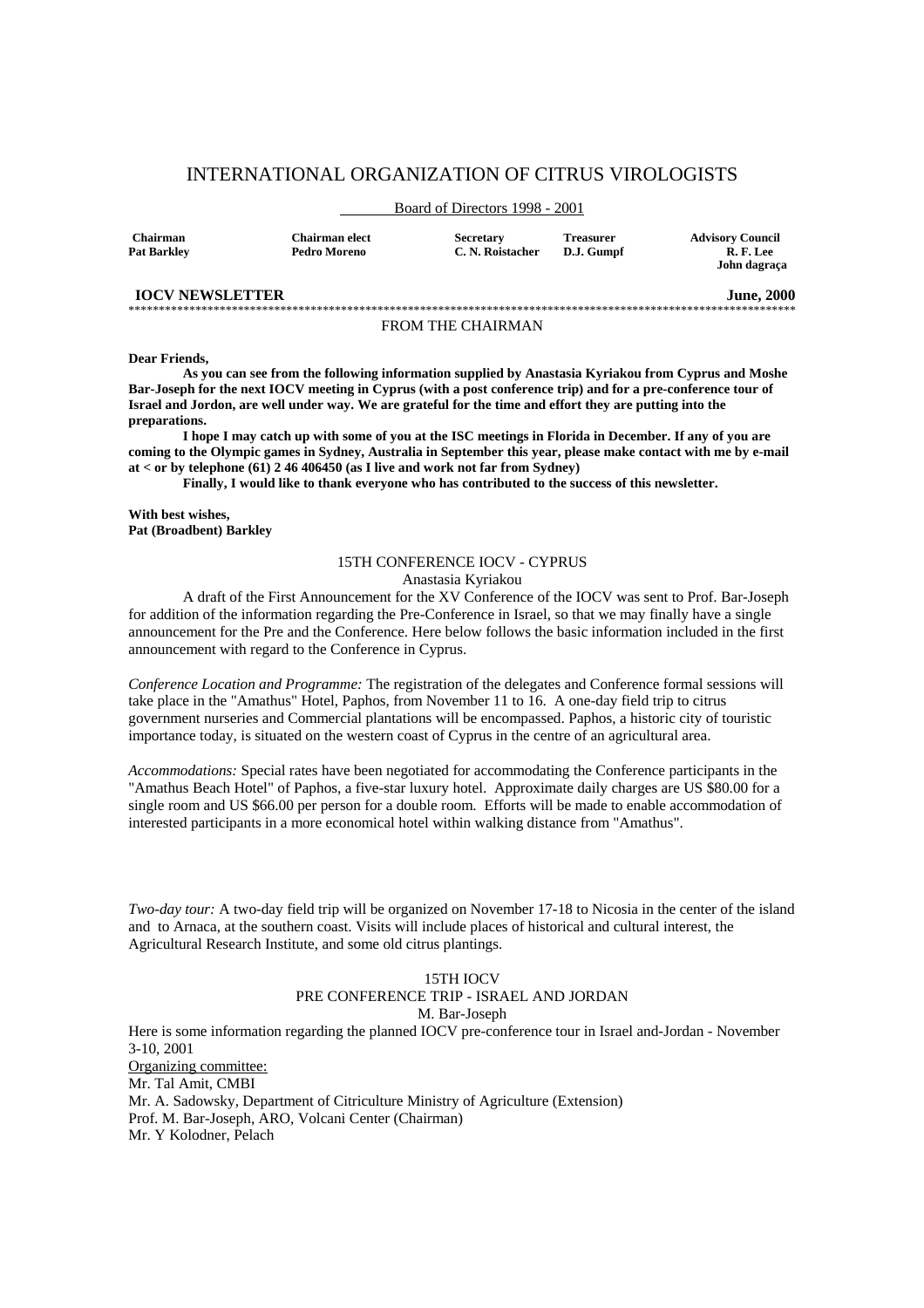# Mr. R. Sterenlicht, Ministry of Agriculture

We aim to show the visitors the main virus and viroid diseases affecting production, blended with tours to famous archaeological and historical sites and Institutes of Research and Higher Education.

Day 1 (Saturday) 3/11/01 Arrival and transfer to Hotels

- Day 2 (Sunday 4/11/01) Citrus in the Coastal Plain plus visit to the Volcani Center
- Day 3 (Monday)  $5/11/01$  Citrus in the South + Massada

Day 4 (Tuesday)  $6/11/01$  Citrus in the North + Sea of Galilee

Day 5 (Wednesday) 7/11/01 Jordan North

Day 6 (Thursday) 8/11/01 Jordan South and Petra

- Day 7 (Friday) 9/11/01 Eilat
- Day 8 (Saturday) 10/11/01 Jerusalem & Flight to Cyprus

 This program is still tentative. The estimated cost is about 120 US\$/day. Negotiations are in progress with a number of Companies to get the best and most economical deal.

# WORKSHOP ON HUANGLONGBING **- VIETNAM Pat Barkley**

 **A workshop on Huanglongbing (greening) was held in Hanoi, Vietnam from March 31 - April 1 , sponsored by the Australian Centre for Agricultural Research (ACIAR) and CIRAD, to determine research and development priorities and possible areas of co-operation between the two aid organizations in South East Asia. Those attending from Australia were Pat Barkley, Richard Davis (plant pathologist with the Northern Australian Quarantine Organization), Andrew Beattie (citrus entomologist, University of Western Sydney), Debbie Rae (located in Guangdong, China), Paul de Barro (entomologist, CSIRO, Brisbane) and four administrators from ACIAR. Representing France were Josy Bové, Monique Garnier, Philippe Cao-Van (horticulturist located at Long Dinh in South Vietnam), Serge Quilici (entomologist from Reunion), and three CIRAD officials. Lise Korsten spoke of greening in South Africa. Siti Subandiyah from Indonesia, Ratana Sdoodee from Thailand, Nguyen Minh Chau, Huynh Tri Duc, Le Thi Thu Hong Ngo Vinh Vien and Nong Van Hai from Vietnam represented South East Asia. Areas of mutual interest to ACIAR and CIRAD were explored and researchers are now drawing up research proposals.** 

# TOXOPTERA CITRICIDA IN MEXICO

**J.P. Michaud and R. Alvarez** 

 **The brown citrus aphid (BCA),** *Toxoptera citricida***, primary vector of citrus tristeza virus, has been present in Belize since 1997. During the first week of April, 2000 we surveyed commercial and dooryard citrus in central regions of the State of Yucatan, Mexico from Merida south to Oxkutzcab and Tzucucab close to the border with Quintana Roo without detecting BCA. We then extended our search eastward into the northern portions of the State of Quintana Roo, where the aphid was rumored to be present. Our first positive detection occurred at km 255 on highway 30 in the town of Santo Domingo, about 30 miles west of Cancun. A single roadside tree was observed with heavy growth of sooty-mold on some branches. Closer examination revealed large numbers of aphid cadavers adhering to terminal twigs. Several live BCA colonies were subsequently discovered some 40 meters distant, on a flushing mandarin orange tree. Specimens were sent to Dr. S. Halbert of Department of Plant Industry, Gainesville, FL for confirmation. We then proceeded northward to inspect some small commercial and subsistence citrus groves around Kantunilkin, but did not find any evidence of recent aphid activity. However, it should be noted that the entire region was nearing the end of a dry season, with very little new growth on citrus trees available for aphid colonization. We did find evidence of some previously heavy aphid populations and some live aphids on dooryard trees in the town of Leona Vicario, also on highway 30. These are the first confirmed collections of BCA in Mexico.** 

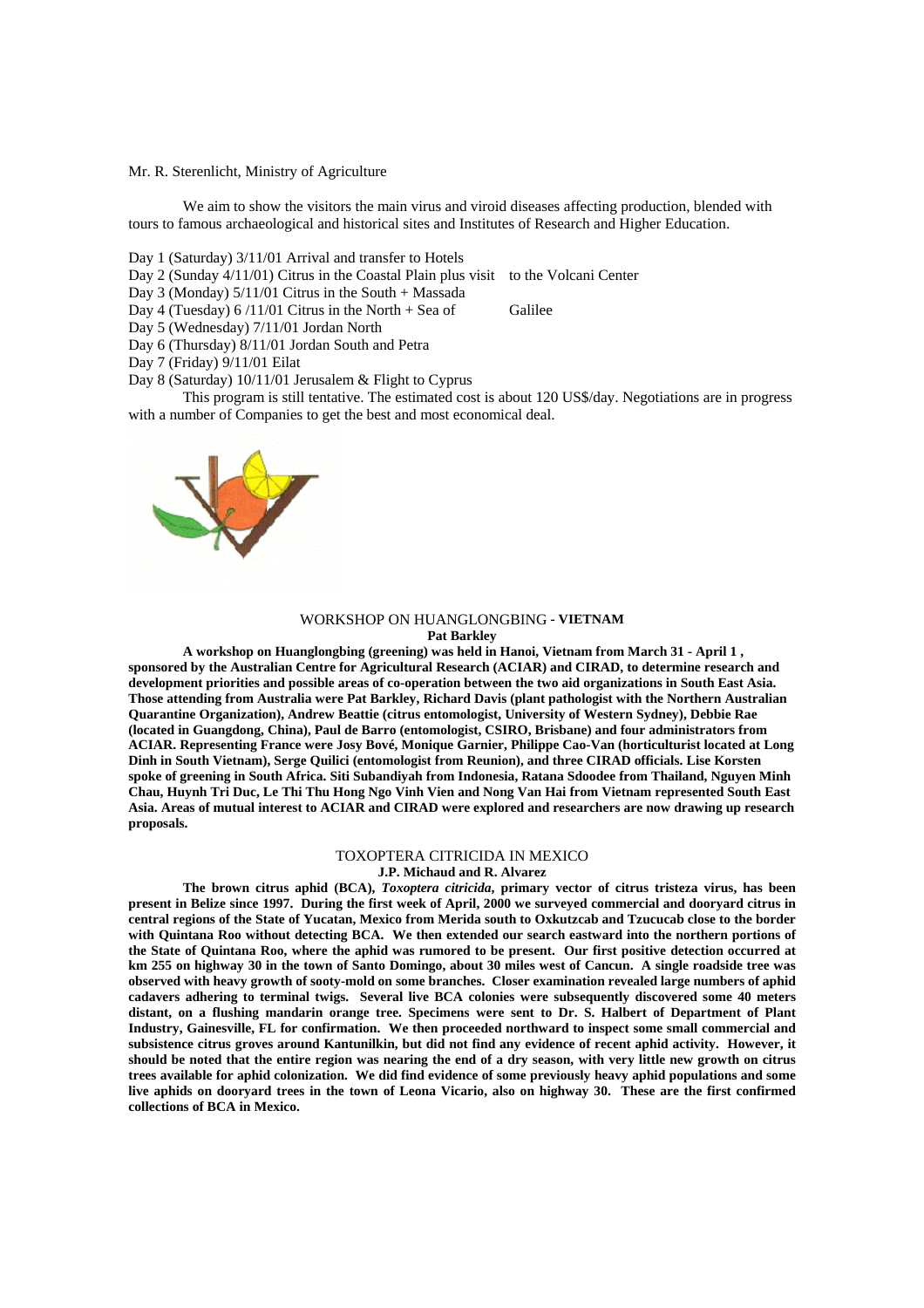# CALIFORNIA SUPREME COURT UPHOLDS REMOVAL ORDER FOR TRISTEZA-INFECTED TREES **MaryLou Polek,**

# Central California Tristeza Eradication Agency

*`Court declines to hear appellants' case against lower court decisions'* **-- By denying a petition to review an appellate court's decision, the Supreme Court of California effectively closed the case against parties resisting the state-mandated law requiring the removal of citrus trees infected with citrus tristeza virus (CTV) in Kern County. "This is a great news," said Vic Corkins, chairman of the Central California Tristeza Eradication Agency. "We always knew we were well within the law in surveying and removing infected trees to stop the spread of this serious disease, but now it has been confirmed. The legal appeals process has been exhausted. We can now get on with tree removal." The CCTEA, Agricultural Commissioners in Kern, Fresno and Tulare Counties and the California Department of Food and Agriculture are responsible for enforcing State laws against CTV. Since 1947, citrus tristeza virus has been ranked by the state as a Class A pest. Presence of CTV in certain districts sets in motion quarantine and eradication protocol established by CDFA. For more than three years, several Kern County producers have been battling the tree removal law in court. On April 12 the California Supreme Court in a public statement denied their petition to review the Fifth Appellate District Court's decision in favor of the Agency regarding the removal of CTV-infected trees. The Appellate Court had earlier upheld a decision made by the Superior Court of Kern County that stipulated the citrus tristeza virus constitutes a public nuisance and that, by law, such trees must be removed.** 

# *Diaphorina citri* IN FLORIDA

## **Susan Halbert**

*Diaphorina citri* **Kuwayama, the vector of citrus greening pathogens, is well-established in Florida. When**  *D. citri* **was discovered in Florida, its distribution extended along the east coast from southern Martin County to central Broward County. We suspect that the original introduction occurred in central Palm Beach County in early 1998 or late 1997. Further natural spread over the next year extended the range of the Asian citrus psyllid from the Florida Keys (Monroe County) to southern Indian River County, and west to Clewiston (south shore of Lake Okeechobee, Hendry County).** 

 **At the time this is being written, naturally occurring infestations have been found in nine southern counties. Infestations have been found in retail stores in 11 additional counties, mostly in central Florida. Most of the finds in retail outlets have been on** *Murraya paniculata* **plants that were propagated in south Florida. It is not known whether** *D. citri* **has become established in the environment in the additional 11 counties where we have records only from retail stores. Further, it is not known how far north** *D. citri* **is able to overwinter in Florida.** 

 **It appears that natural colonization by** *D. citri* **of newly invaded areas occurs at approximately the same rate as colonization by exotic aphids, about 250 km per year (Wellings 1994). That rate of colonization was observed for** *Toxoptera citricida* **(Kirkaldy) when it colonized the Florida. citrus belt in 1995-1997. Unlike** *T. citricida***,** *D. citri* **has moved extensively on plants for sale, particularly** *M. paniculata***. There are several reasons for this. First,** *T. citricida* **primarily colonizes citrus, and many of the major citrus nurseries in Florida are located in some of the later areas of the Florida citrus belt to be colonized by the aphid. Second, commercial citrus nurseries are aware of the serious nature of** *T. citricida* **infestations, so insecticide treatment is common; whereas** *M. paniculata* **is a landscape ornamental that is not likely to be treated for a pest that doesn't drastically reduce salability of the plants. Finally,** *T. citricida* **is a more conspicuous pest than** *D. citri***.** *Diaphorina citri* **eggs, in particular, may be very difficult to see even at high density.** 

 **So far,** *D. citri* **has not proven to be a major pest in Florida citrus. We do not expect it to become a major pest unless the citrus greening pathogens are also introduced into Florida. We have done extensive visual surveys and processed a limited number of PCR samples to look for citrus greening. So far, we have not found any evidence of citrus greening disease in Florida.** 

# **Literature Cited:**

**Wellings, P.W. 1994.** 

**How variable are rates of colonization? European Journal of Entomology 91: 121-125.** 

# MONIQUE GARNIER - FRANCE

 **Stubborn***/Spiroplasma citri* 

**Three papers concerning the characterization of a non pathogenic mutant of** *S.citri* **(mutant GMT 553) are** *in press***. They show that fructose utilization by the spiroplasma is linked to pathogenicity, probably by impairing sucrose loading into the phloem sieve tubes by the companion cells.** 

 **Gaurivaud, P., Laigret, F. Garnier, M., & Bové, J.M. 2000. Fructose utilization and pathogenicity of** *Spiroplasma citri :* **characterization of the fructose operon. Gene** *In press***.** 

**Gaurivaud, P., Laigret, F., Garnier, M., and Bové, J.M. 2000.** *Spiroplasma citri* **: isolation and characterization of**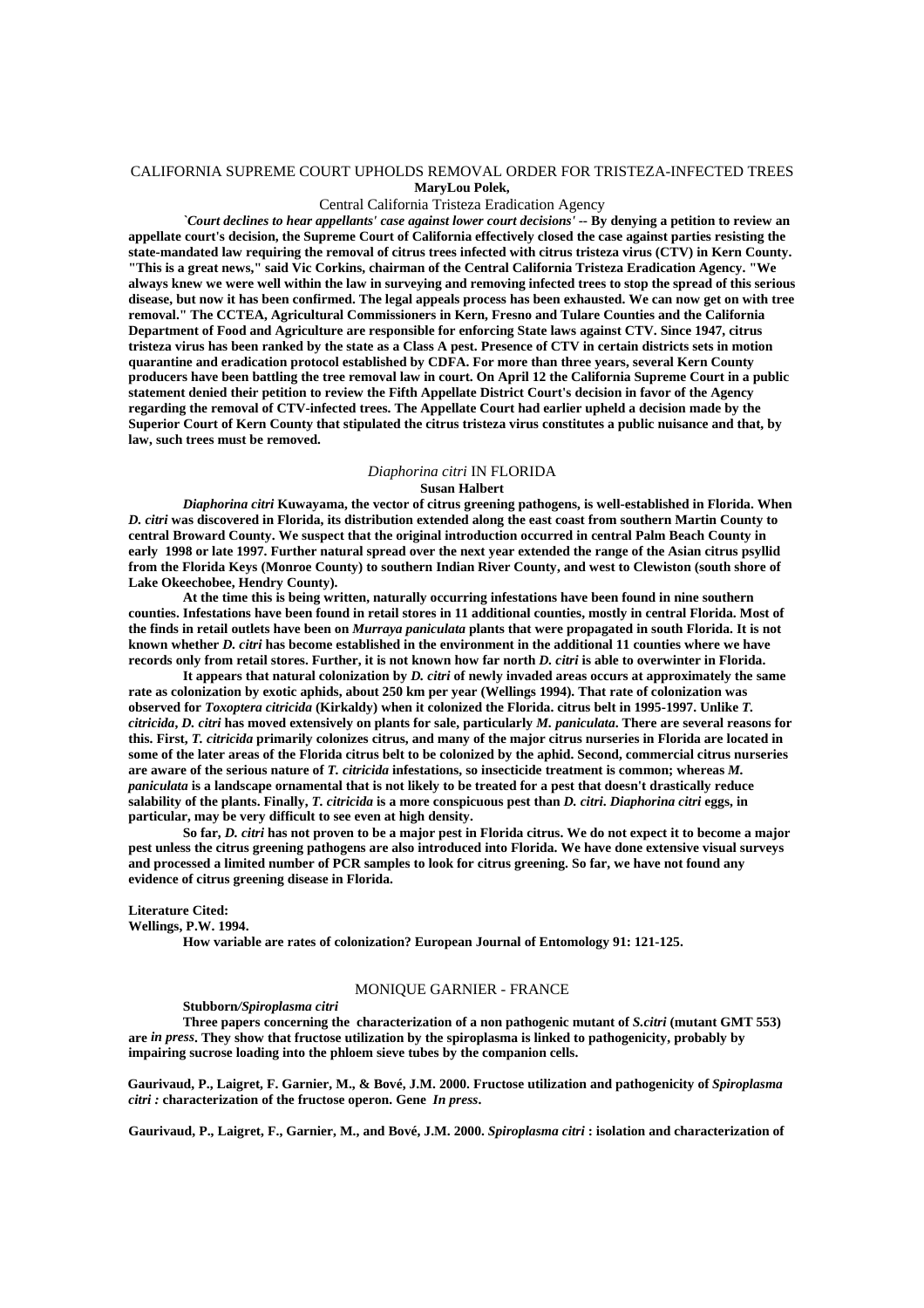**fructose operon mutants.** *Microbiology***.** *In press***.** 

 **Gaurivaud, P., Danet, J.L, Laigret, F., Garnier, M., and Bové, J.M. 2000. Fructose utilization and pathogenicity of**  *Spiroplasma citri***. Molecular Plant Microb Interact.** *In press*

 **A non motile mutant of S.citri (mutant scm1) has been shown to be able to cross both the gut epithelium and the salivary gland membrane. Thus it is not affected in its transmissibility and pathogenicity.** 

 **Duret S., Danet J.L., M. Garnier and J. Renaudin, 1999. Gene disruption through homologous recombination in Spiroplasma citri: an scm1 disrupted motility mutant is pathogenic. J. Bacteriology 181: 7449-7456.** 

 **A transposition mutant of** *S.citri* **(G76), able to multiply to high titer in the vector** *Circulifer haematoceps***, has been selected because it was transmitted to only 50% of periwinkle plants when the wild type spiroplasma was transmitted to 100% of the plants. In addition, it induces late symptoms in the plant compared to the wild type, but this seems to be linked to the presence of fewer spiroplasmas in the plant. The transposon interrupted gene code for a putative lipoprotein with appreciable homology with lipoproteins of** *Mycoplasma genitalium* **and** *M. pneumoniae***. Further studies are underway to understand the role of this lipoprotein in insects and plants.** 

 **Comparison of protein patterns of vector-transmissible and non transmissible strains of** *S.citri***, have shown that two proteins of 160kDa and 60kDa were present on the PAGE profiles of the non transmissible strains only. Purification of these proteins is underway.** 

#### **Huanglongbing/** *Liberobacter*

 **A Liberobacter subspecies has been discovered and characterized in an ornamental rutaceous tree Cape Chestnut (***Calodendrum capense***) in South Africa. Description of this new subspecies is** *in press*

 **Garnier M., S. Jagoueix-Eveillard, P. Cronje, H. Le Roux, and J. M. Bové (2000). Genomic characterization of a liberobacter present in an ornamental Rutaceous tree,** *Calodendrum capense,* **in the Western Cape province of South Africa. Proposal for a `***Candidatus* **Liberobacter africanus subspecies capensis***'***. International J. of Systematic and Environmental Microbiology.** *In press.* 

In this paper we also explained why «Liberobacter africanum» is changed to «Liberobacter africanus» and **«Liberobacter asiaticum» to «Liberobacter asiaticus».** 

# **CVC***/ Xylella fastidiosa*

 **Patricia Brant Monteiro from Fundecitrus/FAPESP, (Brazil) has been in a post doctoral position in the laboratory since November, 1998. During her stay, she developed conditions for the inoculation of periwinkle plants for the multiplication of** *X. fastidiosa,* **to rapidly screen putative pathogenesis mutants. In parallel, she worked on genetic transformation of** *Xylella***. She will go back to Brazil on June 2 hopefully with positive results.** 

# MONICA GUZMAN- COLOMBIA

 **Here is a summary of our CTV activities in Colombia. Last year I obtained my PhD at the Universite de Bordeaux, France with Dr. J.M. Bové, as my thesis director in biological, serological, and molecular characterization of CTV isolates in Corsica. After my return from France in December, 1998. I am currently collaborating with J. Penaranda and O. Acosta's CTV group. I am looking for stem pitting sweet orange strains detected by serology. There are three students working with Colombian CTV isolates. Oscar Oliveros a Ph.D candidate who is working with p27 gene variability by nucleotide sequencing and SSCP variants from six field clones isolates. Yaneth Torres, a master student, who is working with HSP65 gene sequence from two isolates and polyclonal antibodies detection. Also Gonzalo Morales a master student who is looking for CTV diversity by serology, dsRNA, enzyme restriction profiles and SSCP (CP-PCR) in a group of field samples from Antioquia region.** 

# \*ISCN NEWS\*

# **(From ICNS newsletter - Charles Youtsey)**

 **The proceedings of the 5th Congress of the International Society of Citrus Nurserymen, held in Montpellier, France, March 5-8, 1997, have been published and are available through La Librairie du Cirad BP 5035, 34032, Montpellier Cedex I, France. Fax 33(0)467615547 <librairie@cirad.fr>. Two volumes are published in the refereed journal FRUITS. Volume 52 contains issues of citrus diseases transmitted by graft or vector or by natural spread. Volume 53 contains issues of genetics. The third volume contains papers given in the seven formal sessions, i.e.: Nursery Management and Planting Techniques, Certification Schemes, Biotechnology and Germplasm management, control of Pests and Diseases, a satellite meeting in Morocco, Citrus Genetics and Biotechnology, and Graft Transmissible Diseases. Copies of ISCN Proceedings from all previous meetings are still available at nominal cost, plus mailing expense. Contact Dr. Bob Rouse, 2686 St. Rd. 29 north, Immokalee, FL**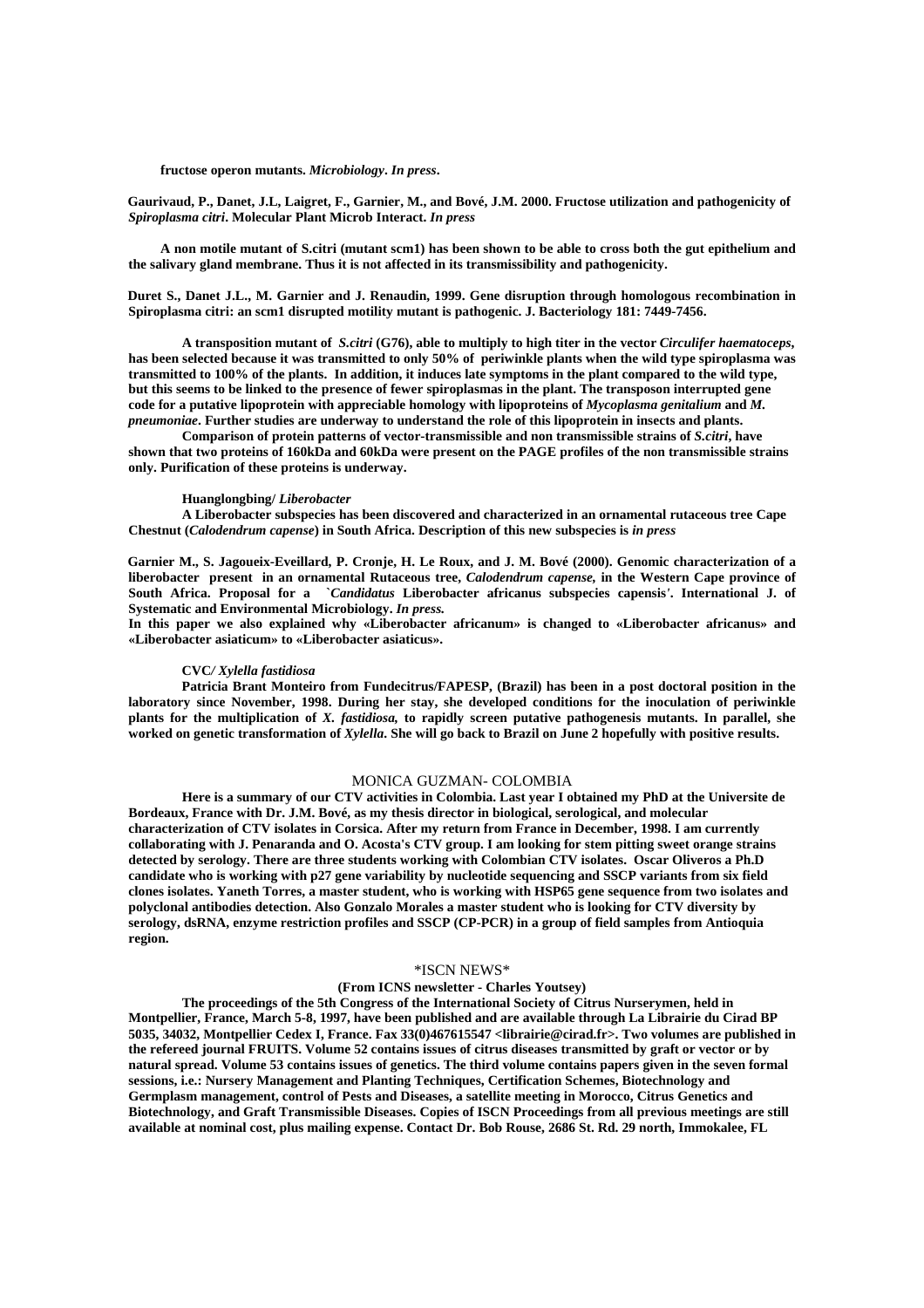#### **34142-9515. Fax 941-658-3469, e-mail <rer@icon.imok.ufl.edu>.**

# BERNARD AUBERT - FRANCE

 **Aubert reports his travel to IVIA Valencia where a meeting was held on Mediterranean citrus. Francisco Llatser advised that Spanish nurseries have recently boomed to 7 million citrus plants. Bernard traveled to Haiti to help with the establishment of a citrus nursery program there. He met Rolland Cottin in Corsica (SRA Corsica) and was informed of the indorsement by IPGRI-FAO of the new Citrus Descriptor. This new book should be in circulation early in 2000, and will be the official system for describing citrus varieties/cultivars. Bernard is also reediting `THE NATURAL HISTORY OF CITRUS', written in 1818-1822. Volume 1 of the book of 500 pages will have 110 pages of full page color plates of citrus specimens updated by modern techniques. Volume 2 will contain historical, scientific and artistic background followed by an overview of modern and old Mediterranean germplasm of the 1810's. A second part will present the ever challenging problems of graft-transmissible diseases by J.M. Bove. Pre-printing prices are \$250 US. Final cost \$334 US. Contact CME-11,rue Tronchet-75008 Paris, FR. Fax 01-42-66-13-07.** 

# FIELD NURSERIES BANNED IN SAO PAULO

#### **Jose DeLima (From the ISCN newsletter)**

 **Citrus field nurseries in Sao Paulo, the largest citrus planting in the world, are numbered. Field nurseries have been banned by law beginning in January 2001. The restrictions apply to commercial, as well as own-use nurseries. The main objective is to provide Citrus Variegated Chlorosis (CVC)-free plants to the citrus industry. CVC is a systemic disease caused by xylem-inhabiting bacteria (***Xylella fastidiosa).* **Only trees produced in containers or plastic bags, under screen protection, will be allowed. The measure is controversial among citrus growers and nurserymen, some citrus consultants and technical experts, but strongly supported by many industry experts, scientists, agricultural officials and most influential industry organizations. Protected plants are 50 to 100% more expensive. CVC only affects oranges among the commercial varieties. Tangerines, limes, lemons and other varieties are not affected, but growers will have to pay more for those varieties as well. Some orange varieties are also showing good tolerance to CVC. In addition, the disease is widespread in the citrus areas and significant portions of the industry show milder behavior to the disease compared to others. Should CVC become a severe disease in all citrus areas, and resistant clones prove hard to come by, disease free, 10 month old plants may emerge as a true solution to the problem, and the harsh measures hereon adopted will certainly be worth the effort and cost which the industry is willing to pay now. Dr. Ary Salibe reports that there are about 1000 open field nurseries (17,639,867 trees) now in Brazil, plus 140 protected nurseries to be planted in 1999/2000 season. Rootstocks are: Rangpur 83%, Cleo 10.5%, Swingle 3.18%, Trifoliate 2.17% plus miscellaneous.** 

## \*ICS 2000\*

 **You are reminded of the Ninth Congress of the International Society of Citriculture, which will take place in December 3rd through the 7th of this year in Orlando, Florida at Walt Disney World's Coronado Springs Resort. Contact ISC, Citrus Research and Education Center, 700 Experiment Station Rd., Lake Alfred, FL 33850 USA e-mail <isc-convener@lal.ufl.edu>** 

### \*CITRUS CANKER-FLORIDA\*

#### **(From the ISCN newsletter - Thanks to Charles Youtsey)**

 **Eradication efforts for bacterial citrus canker have been in effect in Florida since the 1980's. The disease has spread through the movement of plants, equipment, and strong winds and rain from three hurricanes and numerous summer thunder-storms. Over 1000 square miles from Palm Beach County to Homestead have been quarantined for the movement of citrus plants and products. Over 260 square miles in four other counties from Tampa bay to Immokalee on the west coast are similarly quarantined. 1.5 million trees are projected to be destroyed in the mostly residential areas of the east coast. All trees within 1900 feet of an infected tree are considered exposed and are being removed. Over 200,000 trees have been removed in the east coast area, including 40% of the commercial lime plantings in the Homestead area. 175 million dollars has been appropriated to the eradication program and a 40 million dollar fund for compensation payments has been established. It is hoped that within one year most of the infected trees will have been destroyed. Citrus nurserymen are required to implement strict sanitary procedures with their workers and protect their stock from plant and equipment movement. Should a citrus nursery fall within a quarantine area, all movement of plants will be halted until the quarantine is lifted, (which may be as long as two years) rendering the young trees unsalable. Compensation has been proposed for nurseries finding themselves in such a situation. So far this has not been a reality.**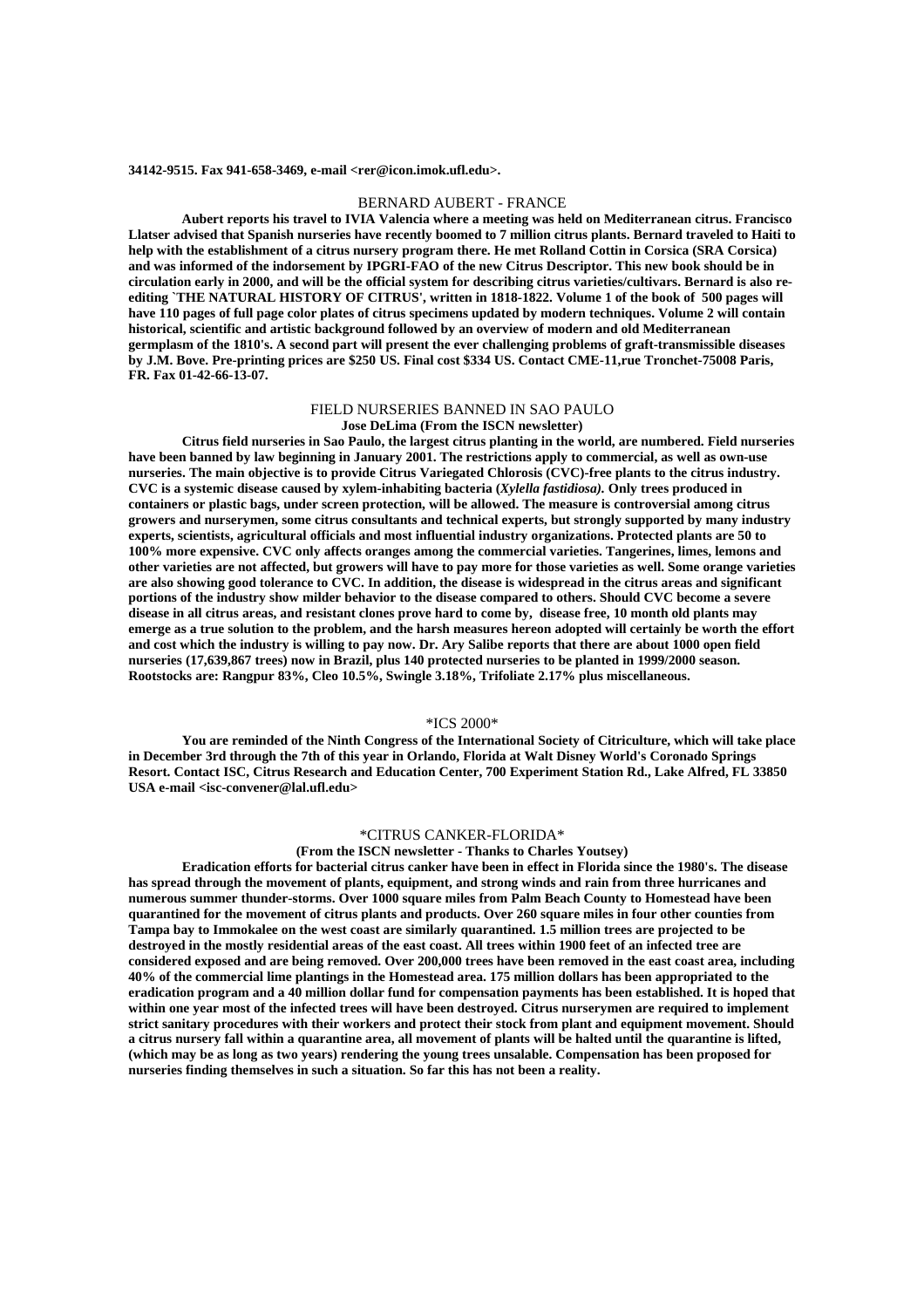# A. M. D'ONGHIA & KHALED DJELOUAH - ITALY

 **In our laboratory, we are carrying on the research on psorosis by serology, on sanitation by somatic embryogenesis from style culture and on the assessment of the sanitary status of citrus in the Mediterranean. We have demonstrated that the citrus psorosis virus (CPsV) is not seed-transmissible and that it is completely eliminated by somatic embryogenesis from the style. Moreover, immunoprinting for CPsV detection is giving very interesting results, which will soon be published. Concerning sanitation by somatic embryogenesis, we already have some results on plants infected by other virus and virus-like agents (beside CPsV and viroids), in particular for CTV, CVV, concave gum, cristacortis and impietratura. These results are about to be published. Two surveys were conducted in Malta, and in Albania for the virus and virus-like diseases of citrus. Tristeza was not found in Malta despite good conditions for the virus, while in Albania, CPsV was not detected in any of the trees sampled. Several trees, showing symptoms of woody gall, are being tested for the detection of CVEV. The GTZ project on `Improvements of the citrus production in Egypt' goes well after one year and there are definitive improvements. Selection of citrus candidate stocks and monitoring of the most important pathogens are two activities carried out through a MSc thesis at this Institute, by Hesham Fahmy, who is in charge of the project. Besides these main research lines we are also characterizing two nepoviruses isolated from lemon which may be associated with the crinkly leaf type of symptoms.** 

# D.K. GHOSH - INDIA

 **My Institute, the National Research Centre for Citrus (NRCC), in Nagpur, has been included under the World Bank funded National Agricultural Technology Project (NATP) on development of plant virus diagnostics. Prof. Y. S. Ahlawat is the National leader in-charge. Presently I am engaged in biological, serological and molecular characterization of different CTV isolates, with the objective of identifying stable mild strain for cross protection and** 

**implementing a citrus budwood certification programme to provide disease-free planting material to farmers. Recently I have identified field grown Nagpur mandarin plants in central India with phytoplasmal witches' broom, one branch showing typical broom like symptoms as was earlier noticed in acid limes.** 

# IQRAR KHAN - OMAN

 **Regarding Witches' broom disease of limes, I wish to submit that we have started a multi-disciplinary program which is just one year old. It includes changing propagation from air-layering (marcotting) to one based on rootstocks; developing clean stocks; symptom repression studies; nutrient status (95% of 330 trees surveyed had zinc deficiency and N and Mn problems). Also, correctional work has begun to harvest fruit from sick trees; molecular biology to develop PCR based diagnostic probes; the identification of a vector for witches' broom; somatic hybridization for developing resistant scions. FAO has sanctioned a Technical Cooperation Project for the ministry and we hope to interact with the FAO/ministry. I am sure IOCV is aware that the disease has been reported from Iran and India. I have now submitted a proposal to FAO/IAEA for a joint research program for initiation of a germplasm collection, enhancement and evaluation study.** 

## **LEANDRO PENYA - SPAIN**

 **My lab is actively working with citrus transgenic plants as a tool for investigating pathogenicity determinants of citrus tristeza virus (CTV) as well as obtaining resistance against this important disease. We are getting very exciting results and currently submitting them for publication.** 

## **MEISAKU KOIZUMI - JAPAN**

 **I have just returned from visiting some research institutes in Mainland China. In April, 1999, I resigned from the position of Department of Citriculture, NIFT, Japan, and assumed the Assistant Director General of the Asian Vegetable Research and Development Center, a Taiwan based International Research Center. My target crops changed from citrus to vegetables, but I am still concerned with research activities in citrus, including virology and breeding for disease resistance. Sumiko and I quite enjoy our new circumstances. My friends in Taiwan and Mainland China sometimes invite us to visit citrus orchards and asked for my technical assistance for citrus research and disease control. Last week I visited the Citrus Research Institute, Chinese Academy of Agricultural Science, Chongqing and exchanged technical information with its staff. Control of Huanglongbing (greening) in Taiwan is being achieved by planting pathogen-free nurseries, effective timing sprays of chemicals and appropriate cultural practices. Tetracycline injections to Buntan (Shaddock) trees have done very well, due to improving the ingredients of solution and proper timing and quantity. Symptomatic trees were annually injected with chemicals and thus far, some phytotoxic and disease symptoms still remained in the trees. However, these trees are yielding normal fruit the next year after treatment. Sweet orange and mandarin trees were not subject to the injection because of mechanical damage by making holes in the trunk. We enjoy very delicious Buntan fruit**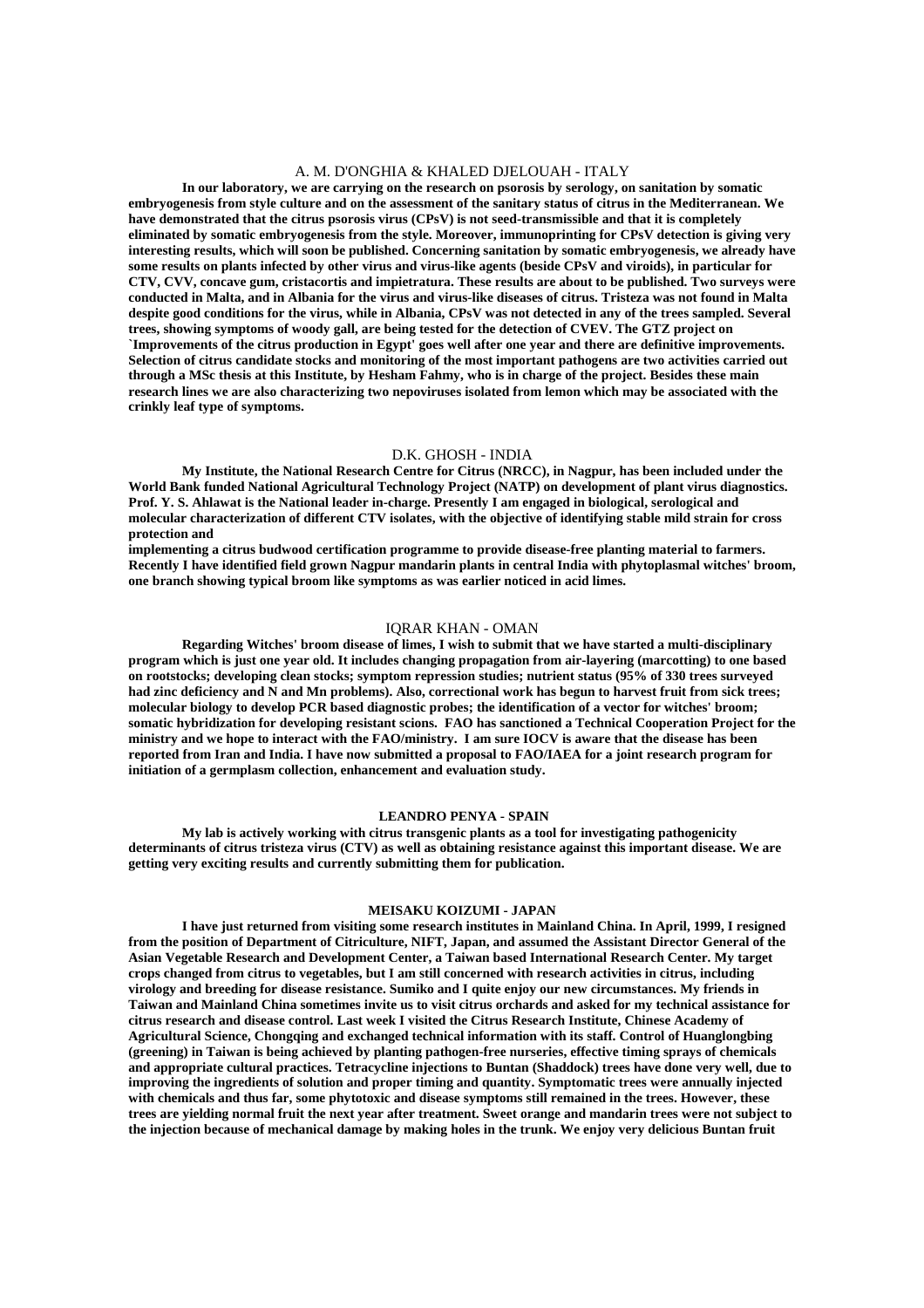**from the end of August to November in Taiwan. I would like to still be concerned with citrus virus and virus-like diseases and appreciate your contact through the following e-mail <koizumi@netra.avrdc.org.tw> (Office) or <koizm@ms33.hinet.net> (residence).** 

# MANI SKARIA - TEXAS

 **Here is a briefing on a couple of activities in Texas. Caroline Herron, who is working on her Ph.D Program, is now in Florida with Chuck Niblett and Richard Lee doing some molecular characterization of some CTV isolates from Texas. Hongqin Miao, a visiting Scientist from Hebei, China joined Skaria in May, 2000. Her primary responsibility is to work on a citrus canker project However, while collecting samples for canker, she will also be testing several dooryard citrus samples for CTV.** 

# **CRAIG J. KAHLKE - TEXAS**

 **The Texas Citrus Budwood Certification Program has begun the sale of virus-free budwood. The bulk of the foundation block containing the main commercial cultivars that were shoot-tip grafted and indexed in Texas were planted in 1998. Non-commercial cultivars were imported from the California Citrus Certification Program and also planted in the foundation block. An increase block has been set up that is on-line to supply the entire Texas Citrus Industry with sufficient budwood of the main commercial cultivars sometime in 2001. As sufficient budwood of each cultivar becomes available, the Texas Department of Agriculture will make it mandatory to plant only virus-free trees using budwood supplied by the Citrus Center. Both virus-free blocks are located at the Texas A&M University-Kingsville Citrus Center in Weslaco.** 

 **Extensive Surveys for CTV by ELISA have revealed under a 1% infection rate in the Lower Rio Grande Valley of Texas, the main commercial citrus-growing area in the State. However, CTV surveys along the Gulf Coast of Texas, which contains mostly satsuma and other cold hardy varieties, have revealed over a 20% infection rate. No CTV disease symptoms have been seen in either area. However, citrus on the Gulf Coast is grafted onto CTV-tolerant rootstocks. A few Texas CTV isolates have tested positive against the MCA-13 monoclonal antibody as well. Well over 95% of commercial citrus is still grown on sour orange rootstock, as rootstock trials thus far have yet to find anything that has proven to work well on the variety of soil types found here. Some citrumelo hybrids are looking good, however, it is too early in the fruit evaluation period for more than limited trial plantings. With the brown citrus aphid moving quickly in Florida and Mexico, Texas is scrambling for funding to build screenhouses to protect source trees. We currently have a small 24' by 30' screenhouse that can protect only a limited supply of budwood.** 

# **T. MIYAKAWA - JAPAN**

 **I have retired from the College of Horticulture by March, 2000. My present official address is: T. Miyakawa, Professor (emeritus), Minami Kyushu University, Takanabe, Miyazaki, 884-0003, JAPAN. My E-mail address is: <miyakawa@nankyudai.ac.jp>** 

#### **Recent publication:**

**Miyakawa, T., Naito, T., and Ozaki, K. 2000.** 

**Symptom expression and development of huanglongbing (citrus greening disease) under the natural conditions of southern Kyushu, Japan. p.13-26. Bull. Fac. Hort. Minami Kyushu Univ. No.30(A) (6 color fig. Japanese with English summary).(A copy of the paper is now available for distribution.)** 

# **JOHN DA GRACA - TEXAS**

 **In April, John da Graca paid a visit to Mario Rocha-Pena in Monterrey, Mexico. Since it is only a four hour car ride, they are planning some cooperative work on CTV and viroids. The Citrus Center in Weslaco has two visitors. Miao Hongqing from Hebei, China is here for a 5-month visit, working with Mani Skaria on the CTV and canker survey. Also, Celeste Clark is here from Natal University, South Africa and has come to Texas for two months to work with John da Graca and Erik Mirkov on citrus vein enation characterization. Caroline Herron, who is doing her PhD in Weslaco on characterizing CTV strains in Texas with Erik Mirkov, Mani Skaria and myself, spent most of June in Florida with Chuck Niblett and Richard Lee using some of their probes on Texas isolates.** 

 **We, the editors for the 14th Proceedings apologize for the delay, but that we hope the quality of the Proceedings will have been worth the wait.** 

# **RICHARD LEE - FLORIDA**

 **Dr. Padma Ramachandran is conducting research on citrus viroids with Richard Lee, at CREC, Lake**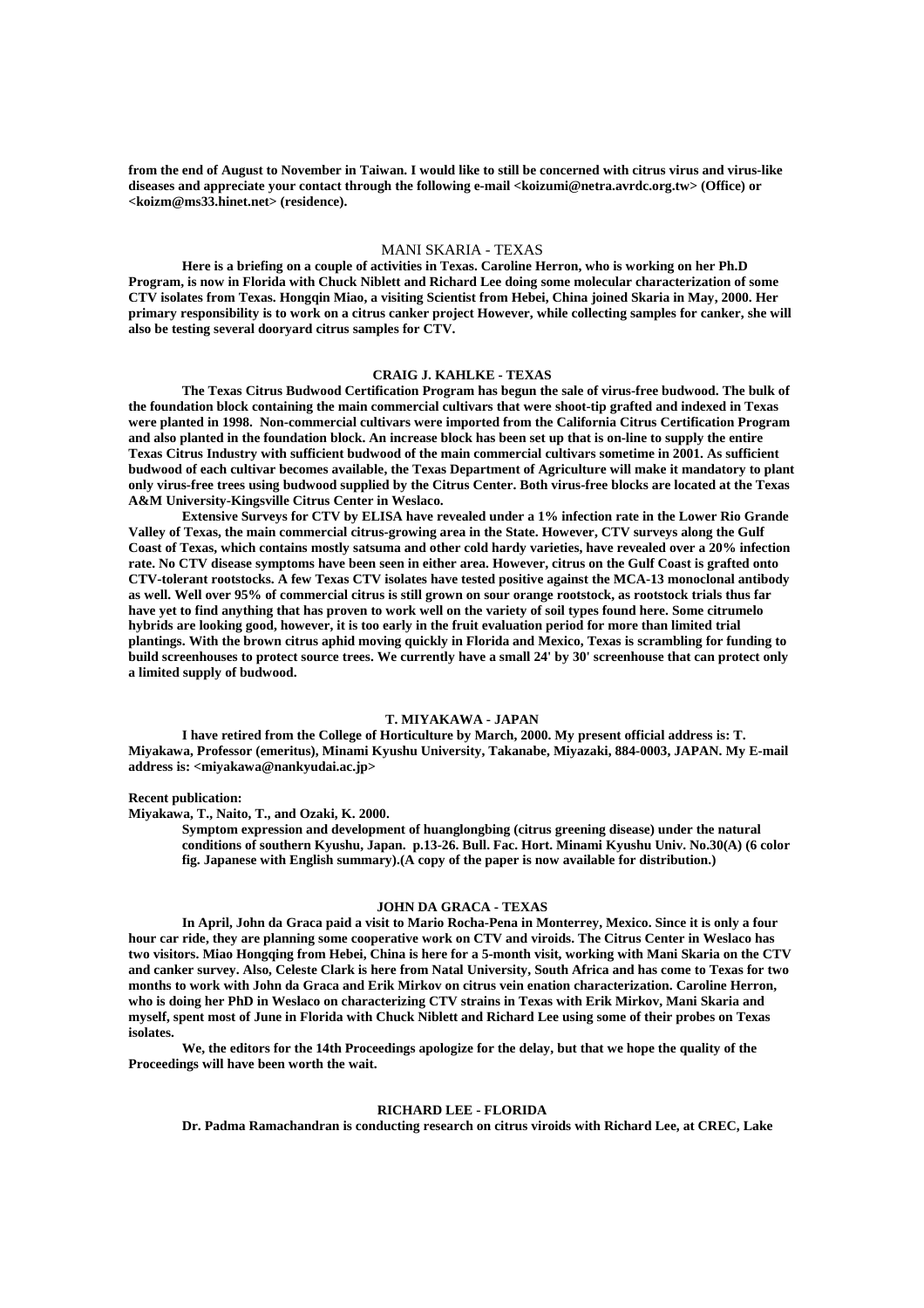**Alfred. Also, Peggy Sieburth, Florida Budwood Registration Program, Winter Haven will be in Florida on this project from May 1 through July. Her fellowship is sponsored by the Food and Agricultural Organization (FAO) of the United Nations, Rome.** 

# **STEVE GARNSEY RETIRES**

 **Steve Garnsey, former chairman of IOCV and eminent Plant Pathologist, formally retired from the USDA at the end of 1999. The combined citrus industry of Florida (Florida Citrus Mutual, Florida Citrus Nurserymen's Association and Florida Citrus Research Foundation} combined to honor and pay tribute to Steve at a luncheon last September. We hope that Steve will continue to work with IOCV and give of his lifelong expertise in citrus pathology and virology.** 



# **ECOPORT SLIDE SHOWS**

# **C. N. Roistacher**

 **IOCV membership should be aware that there is a Website 2000 readily accessible which contains a large amount of visual information pertinent to citrus virus and virus-like diseases. This is the EcoPort - a data base, not just a website, which is designed and devoted entirely to inter-disciplinary integration of information to manage biodiversity. This system, sponsored by the Food and Agricultural Organization of the United Nations (FAO), the University of Florida and the Smithstonian Institute is a most exciting and informative concept, easy to access and explore and which contains a world of information. To access go to: <www.ecoport.org> click on `resources' then click on `slide shows'.** 

# **CURRENT SLIDE SHOWS PERTAINING TO CITRUS FOUND ON ECOPORT.ORG/RESOURCES/SLIDE SHOWS:**

**Lecture Slide show** 

**Number** 

- **9 Citrus variegated chlorosis**
- **14 Citrus tristeza virus**
- **20 Citrus cristacortis disease**
- **36 Witches' broom disease of limes**
- **38 Citrus chlorotic dwarf**
- **42 Thermotherapy of citrus**
- **43 Evolution of pathogens**
- **44 Gummy bark disease of sweet orange**
- **47 Why mandatory certification**
- **52 Med fly**
- **55 Citrus impietratura disease**
- **57 Concave gum disease of citrus**
- **58 Gum pocket of trifoliate rootstock**
- **60 Vein enation disease of citrus**
- **61 Satsuma dwarf disease of citrus**
- **64 Citrus leprosis disease**
- **65 Psorosis I History and field symptoms**
- **66 Psorosis II Diagnostics and control**
- **68 Citrus infectious variegation disease**
- **70 Abnormal bud union of sweet/rough lemon**
- **72 Tatter leaf disease of citrus**
- **73 Inoculation techniques for detection of citrus pathogens**
- **75 Citrus exocortis viroid**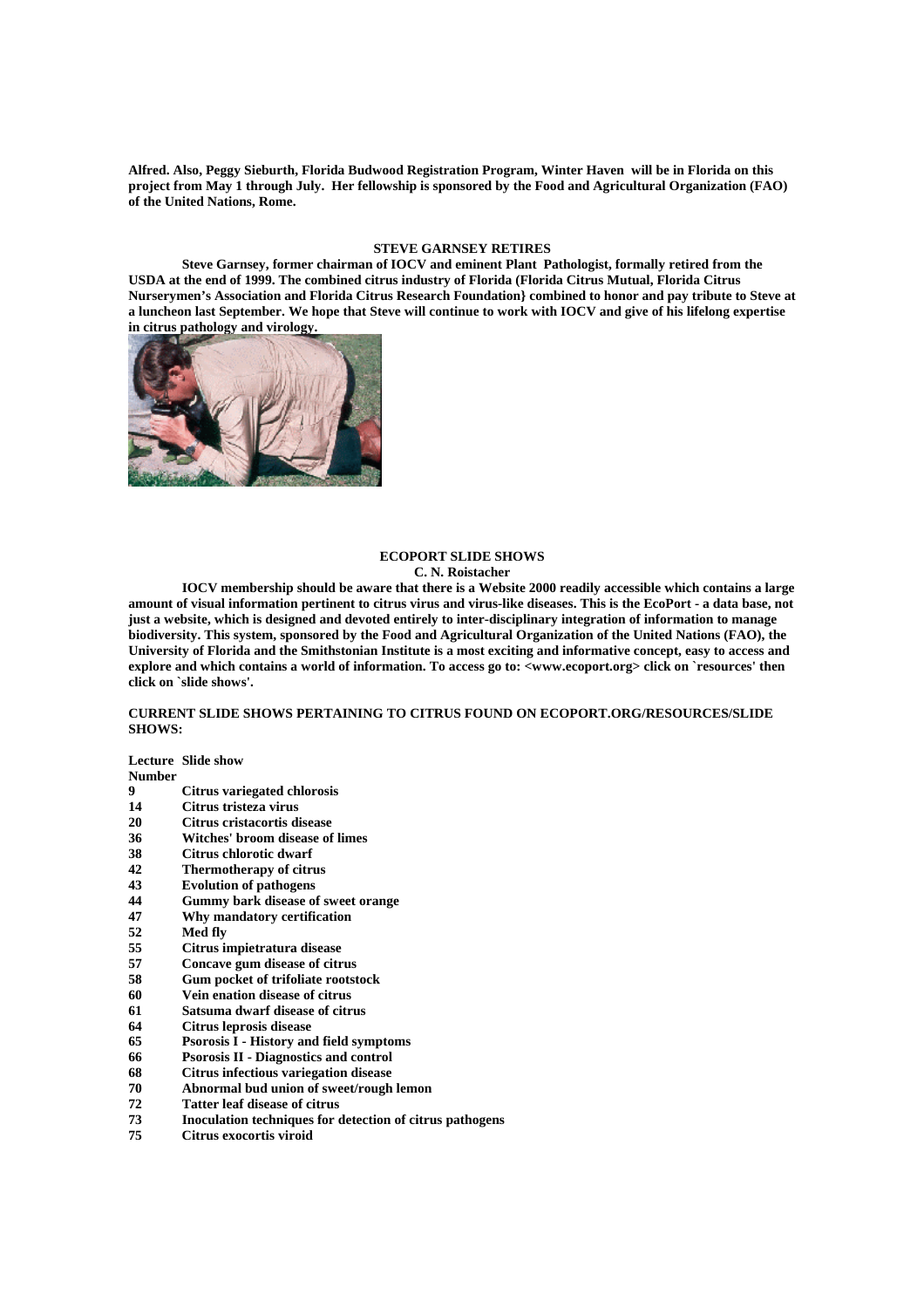- **76 Citrus cachexia viroid**
- **77 Wood pocket disease of lime and lemon**
- **79 A history of the parent Washington navel orange**
- **82 The UC system of soils and plant growth**
- **85 A comic book brochure on greening disease**
- **87 Stubborn disease of citrus**
- **88 The death of lime trees in the Maldive Islands (Canker)**

 **We urge members to review these slide shows for accuracy and to make suggestions, corrections and additions of slides or text to improve and enhance the slide shows. If you have a slide or suggestion please contact C. Roistacher at E-mail: <chester.r@worldnet.att.net>. All suggestions will be acknowledged and appreciated.** 

#### **FANIE VAN VUUREN - SOUTH AFRICA**

 **Fanie van Vuuren, Michael Luttig and Jacolene van der Vyver are attempt to unravel the problem of variable tristeza stem pitting development in budwood source trees pre-immunized with GFMS 12 (Nartia, B7) as well as in young commercial plantings propagated from these sources. CTV strains in South Africa are numerous and they usually occur as mixtures in natural hosts. GFMS 12 was collected in 1973 from a 47-year-old Marsh grapefruit tree (still existing and now 74 years old). It is growing on the Nartia farm near Wellington in the Western Cape Province (not a good grapefruit area). Since then, the source budline has been kept in a glasshouse and never exposed to reintroduction of additional strains by aphids. To establish the strain composition of the GFMS 12 population, single aphids were used to separate possible strains within the population. The sub-isolates that were obtained differed biologically (current IOCV proceedings). At least one of these sub-isolates appeared to be severe and induced severe stem pitting in indicator plants. Analysis of the RT-PCR products by SSCP did not show clear variation in the CP, p23 and p27 genes. Recently we found differences among these sub-isolates by analyzing a small fragment of the 3' end of the p27 gene. Currently our research involves the use of the small fragment gene to show variation of the strains in individual buds. We suspect that the variability of stem pitting in young plantings originates in the variability of the strain complex in individual buds and separation takes place during budding in the nursery.** 

 **The other two CTV populations that are used for pre-immunizing our bud wood sources, GFMS 35 and LMS 6, each consists of more than one strain but at present there is no evidence for the presence of severe strains in either population.** 

 **Currently we are harvesting field trials where we evaluate new CTV populations for their cross protection abilities in Red grapefruit selections, navel and Valencia sweet oranges and Clementine. So far, nothing better than the populations we are using has been found.** 

# **RECENT PUBLICATIONS AND REPORTS**

# **Van der Vyver, J.B. 1999.**

**Determination of the influence of grapefruit hosts on the composition of cross-protecting citrus tristeza closterovirus populations. Research Report, University of Natal, Pietermaritzburg, South Africa.** 

**Van Vuuren, S.P. and da Graça, J.V. 2000.** 

**Evaluation of graft-transmissible isolates from dwarfed citrus trees as dwarfing agents. Plant Dis. 84: 239-242.** 

**Van Vuuren, S.P. and da Graça, J.V. 2000.** 

**Reduction in 'Marsh' grapefruit tree size infected with citrus tristeza virus populations. J. of Hort. Science & Biotechnology 75 (4): in press.** 

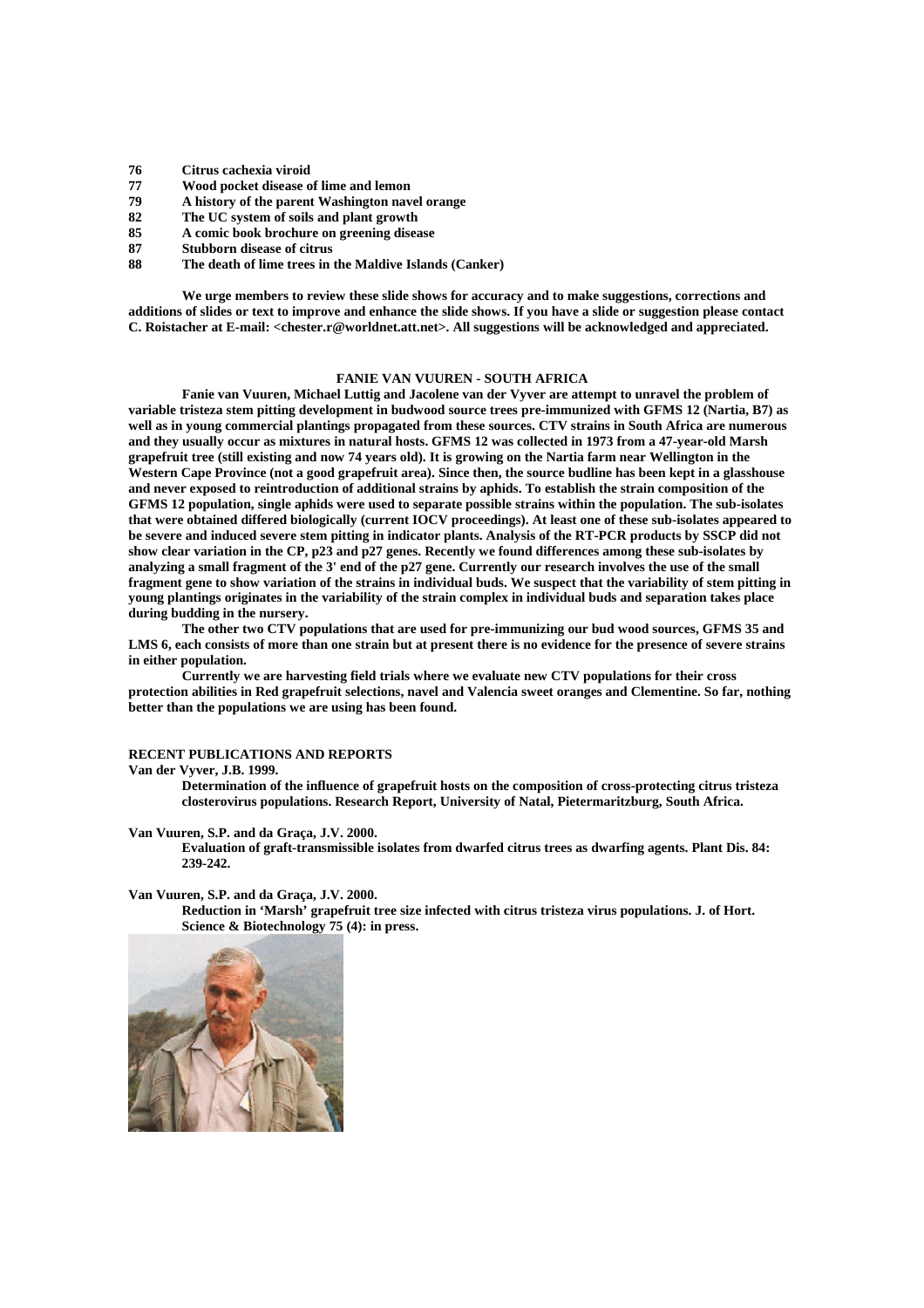#### **PADMA RAMACHANDRAN - INDIA/FLORIDA**

*Citrus yellow corky vein – a viroid disease from India.* **P. Ramachandran, F.A. Rustemand Y.S.Ahlawat, Division of Plant Pathology, Indian Agricultural Research Institute, New Delhi, India and Faculty of Agriculture, University of Aden, Yemen.** 

 **Citrus yellow corky vein disease is becoming important in Kagzi lime (***Citrus aurantifolia***) a commercially important variety in India. It was initially observed on sweet orange from the Southern State of Andhra Pradesh and on Kagzi lime from the Western State of Maharashtra. The causal agent was sap and graft transmissible and assumed to be caused by a virus. The disease remained insignificant until Kagzi lime orchards were found to be affected by yellow corky vein leading to nearly 90% yield loss, from Eastern State of Assam. The disease is characterized by yellow spots on leaf lamina, which soon spread along mid and lateral veins. The veins turn rough on the underside and develop corky symptoms. The affected trees showed retarded growth and bore small and hard fruits without any symptoms.** 

 **Investigations conducted at the Plant Pathology Division of Indian Agricultural Research Institute, New Delhi showed the causal agent of the disease to be viroid. Presence of a low molecular weight RNA similar in electrophoretic mobility to viroid RNA was detected in total nucleic acid extracts from symptomatic leaves, which also reacted positively to cRNA probes to citrus exocortis and hop stunt viroids in dot blot hybridization suggesting the possibility of involvement of one or more viroids with the disease. Recent studies on host range have shown that the causal viroid is experimentally transmitted to 19 hosts of citrus family (Rutaceae); Kagzi lime being a good indicator host with symptoms appearing within nine days of inoculation in hot weather. The hosts include varieties of citranges, citron,** *Citrus decumana***, mandarins, lemon, lime, nasnaran, rough lemon, sour orange and sweet orange. On Etrog citron symptoms of leaf epinasty, typical of citrus exocortis, did not develop but typical yellowing appears about two months following inoculation.** 

 **In India Kagzi lime is a very popular and important variety, and the widespread occurrence of a viroid disease is threatening its cultivation. It is felt that there is an urgent need to characterize the causal viroid and develop diagnostic reagents that will prove useful in budwood certification program now being launched in the country.** 





**Showing yellow veins (above) and yellow spots on leaves of Kagzi lime infected with citrus yellow corky vein disease. This is now shown to be caused by a viroid.** 

# **CELSO MENDES - PORTUGAL**

*Diagnostic of virus and virus-like diseases of Citrus and Certification Programme in Algarve, Portugal.*  **The Centro de Citricultura (CdC) in Faro, Portugal consists of the `Direcção Regional de Agricultura do Algarve' (DRAALG) and Nurserymen. Since 1991, their principal objective has been the production of true to type and virus free citrus plants. For this purpose we began a collaboration between CIRAD and the CdC. We acquired 32 varieties at the San Giuliano Station-Corsica (CIRAD-IRFA). This permitted us to begin a certification programme in Portugal. We also began a foundation and multiplication block. Although the certification legislation had not been published yet, this material began to be distributed among the nurseries members. Thus, the CdC has had a fundamental role in diffusion of good quality citrus propagation material. At present the foundation block is being periodically indexed according to certification standards. We index for the psorosis complex, concave gum, cristacortis, impietratura, infectious variegation, exocortis and cachexia, all on appropriated indicators.** 

 **The DRAALG laboratories are also able to use routine methods namely ELISA and immuno-printing. Other methods like sPAGE for viroids, and PCR are being implemented. The CdC and their scientific partners**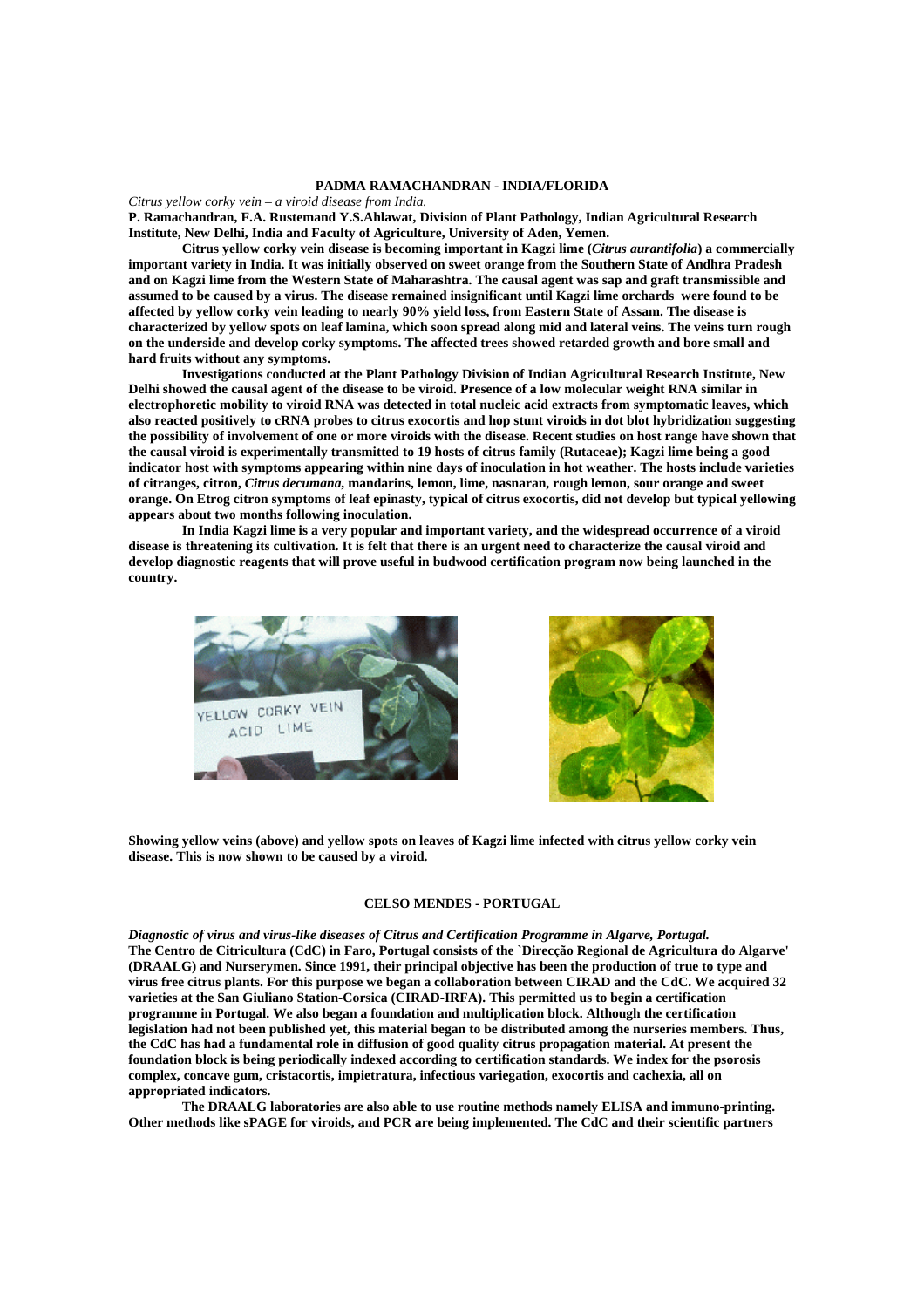**namely `Universidade do Algarve. Campus de Gambelas, Faro' (UAlg) and the `Instituto Nacional de Investigaçao Agrária (INIA), Lisboa are developing several national projects on citriculture, principally vegetative material production and sanitary surveys. An example is the project "New Approach for Diagnosis and Prevention of Tristeza Outbreaks", funded by a Commom Fund for Commodities, with participation of some countries of the Mediterranic region.** 

 **Another related project is a germplasm collection of some 226 different varieties that were collected throughout the country. We hold one plant in the screenhouse and two plants of each variety in the field. Some of these varieties were indexed and two mandarins cultivars ("Setubalense" and "Carvalhal") were tested as virusfree.** 

 **Algarve is the most important citrus region of Portugal, with an area of 18,000 ha. The region is considered free of tristeza, as is the rest of Portugal. Therefore, in 1994 a systematic survey based on ELISA detection was initiated. One sample was collected for each 1.5 hectare of citrus area. We analyzed 3,500 samples and some foci of CTV were detected, all of them on topworked orchards. It was verified that this material was introduced from other countries, principally from Spain by illegal budwood introductions. It was also verified that orchards surrounding the CTV focus were not infected. However, older orchards are usually infected with other pathogens, like the psorosis complex, concave gum and impietratura and exocortis. Nevertheless, today this situation is changing with the supply of quality budwood to the nurseries.** 

**Our work group is integrated by:** 

**\* Beatriz Bonacalza (CdC - Virology)** 

- **\* Celso Mendes (DRAALG Virology Laboratory responsible)**
- **\* Josefina Mariano (DRAALG Agriculture Head Director**
- **/CdC Administration Council President 1991/99)**
- **\* Joaquim Neto Martins (CdC Administration 2000)**
- **\* Maria José Pinto (CdC -Pest Management**
- **\* Olimpio Sequeira Marques (CdC Greenhouse and Production \* \* Rivelino Moreno (CdC Greenhouse staff)**



# **RAY YOKOMI - CALIFORNIA**

 **The plan for the 14th Proceedings of the IOCV is to get everything to the printer (Painter) for galleys in the next two months and the Proceedings out this fall.** 

*Research* **- Research is continuing with characterization of CTV isolates that are spreading in Central California. This includes virulence based on host reaction in citrus indicator plants in the greenhouse, molecular evaluation, and aphid transmission. Research also continues on biological control of citrus aphids. Serdar Satar, a Ph.D. student from University of Cukurova, Balcali, Adana, Turkey, will arrive June 30, 2000 to begin a 6-12 month study of citrus aphid parasitoids in my laboratory.** 

# **MARCOS MACHADO - BRAZIL**

 *Finishing the Genome Project of Xylella fastidiosa in Brazil.* **This is the first complete genome project of a plant pathogen in the world: the genome project of the causal agent of citrus variegated chlorosis (CVC), the bacterium** *Xylella fastidiosa***. It represented efforts of 34 laboratories in the State of Sao Paulo (Brazil), funded by FAPESP (Fundacao de Amparo a Pesquisa do Estado de Sao Paulo) and Fundecitrus (Fundo Paulista de Defesa da Citricultura). After two years of activities, the genome project is finished. With 2,679,305 bp the circular chromosome, together with two plasmids, allowed us to evaluate 2,904 ORFs. Several genes correlated to pathogenicity were detected, including proteases, cellulases, synthesis of EPS, etc. The annotation has revealed**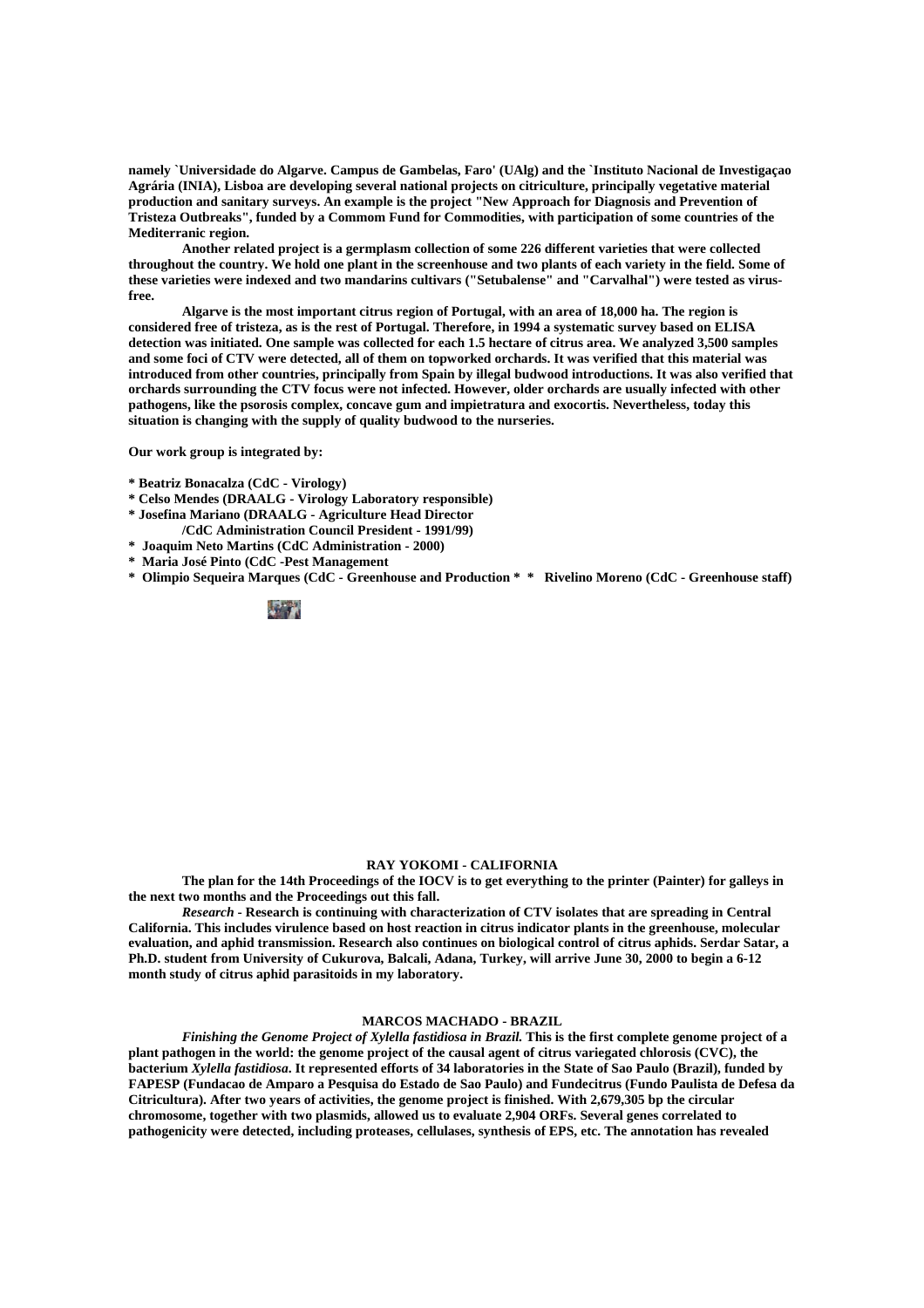**important characteristics of the bacterium, many of them probably correlated to pathogenicity. Functional genomic projects, using the information of the genome, have pointed out its pathogenicity looking for a better understanding on the relationship between the sweet orange, the bacterium, and its vectors. The Citriculture Center of Agronomic Institute of Campinas is participating in both the Genome and functional projects related to**  *X. fastidiosa***. For more information contact the website at <http://www.fapesp.br>. The paper on this project was accepted in Nature.** 

## **NORMA COSTA - ARGENTINA**

 **In February 2000, Dr. Nuria Duran-Vila from IVIA, Spain, spent 15 days at INTA Concordia with Maria Ines Plata and Norma Costa setting up the equipment and teaching the know how for viroid detection with sPAGE, Slot-Blot and Imprint hybridization. This was a part of the PROCITRUS, Sanitary Citrus Program for Argentina. Three graduate students from the Univ. Nac. de Quilmes (Prov. of Bs. As.) and Alicia Nieto, from the Instituto de Fitovirologia y Virologia (INTA) in Cordoba, Argentina, also participated.** 



**Nuria teaching us how to prepare a special buffer, "Agua de Valencia". Nuria in the laboratory of INTA Concordia. Present are Alicia Nieto, Nicolas Marchetta, Gabriel Iglesias, Diego Faccone, Norma Costa, Nuria Duran-Vila, Maria Ines Plata, and Fabian Ramos (greenhouse technician).** 

# **GERD MULLER AND SERGIO A. DE CARVALHO - BRAZIL**

*Woody Gall symptoms in different citrus species and varieties artificially colonized by the citrus brown aphid Toxoptera citricida.* 



**Seedlings of 41 different citrus species and varieties normally used as rootstocks, were massively colonized with the brown citrus aphid** *Toxoptera citricida* **Kirk, obtained from Pera sweet orange trees showing symptoms of the Capao Bonito complex of CTV in Capao Bonito County, Southwest Sao Paulo State. Afterwards the plants were transplanted a to field nursery. The objective was to evaluate varietal resistance or tolerance to that virus complex. A survey carried out eight months after inoculation showed no stem pitting in the plants. However, the presence of galls similar to those induced by the vein enation/woody gall disease were observed in 73% of the plants of Volkamer cv `Palermo'; (Photo left) 60% of Volkamer cv `Catania2'; 20% of the Rangpur Lime; 13% of Volkamer cv `Australian Red', a Rangpur lime hybrid of Orlando tangelo and Florida Rough lemon, and 7% of Carrizo citrange. The highest incidence and the largest gall size were observed in Volkamer cv `Palermo' showing that this clone would be the most suitable to be used as an indicator plant in biological indexing tests for the disease. There are no previous reports in the literature about the occurrence of woody galls in Orlando tangelo and Carrizo citrange. These results confirm previous observations, that the pathogen is widespread in the citrus areas of Sao Paulo, and strengthen the necessity to include indexing for woody gall in the Sao Paulo citrus certification scheme.**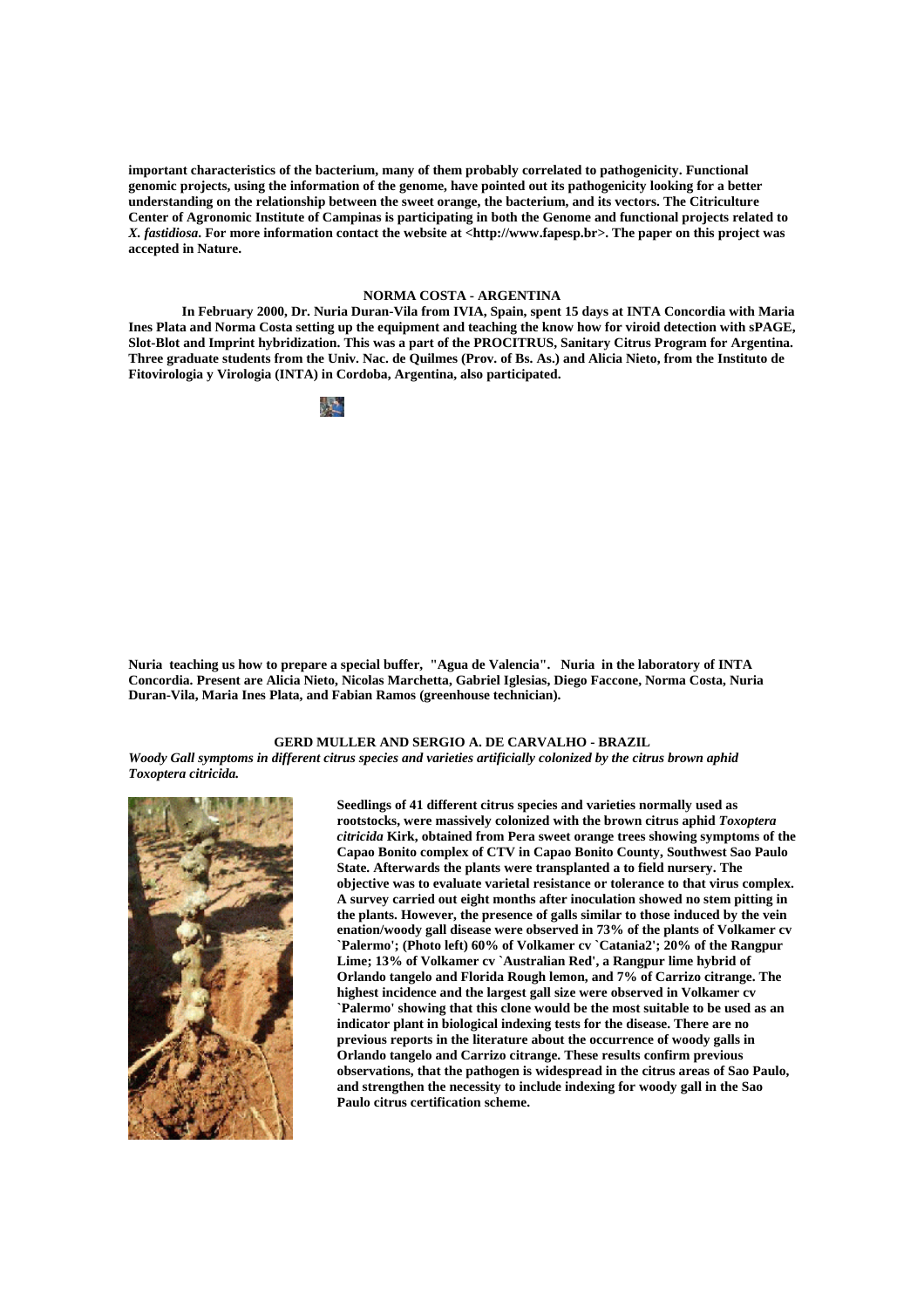# **TIM GOTTWALD HONORED.**

 **Seven members of the American Phytopathological Society were honored as fellows of the Society at the 1999 APS meeting in Montreal, Quebec, Canada. Our own Tim Gottwald was one of the seven and there is a nice picture and write up of him in the January, 2000 issue of Phytopathology.** 

# **PAULO SERGIO TORRES BRIOSO - BRASIL**

 **I began my scientific life in 1979, after graduating in agronomic engineering and was hired as Professor of Plant Pathology in the Department of Entomology and Plant Pathology, Institute of Biology, at Universidade Federal Rural do Rio do Janeiro (UFRRJ). My research and major published articles are on etiology, taxonomy, epidemiology and control of plant pathogens (especially viruses, viroids and phytoplasmas) that affect crops of economic importance in the State of Rio de Janeiro, such as vegetables, leguminous and fruit crops. I obtained my Master's degree in Plant Pathology at the Universidade de Brasilia, under the supervision of Dr. Elliot Watanabe Kitajima, and my Doctorate on Genetics, at the Universidade Federal do Rio do Janeiro. In 1994, a project on citrus leprosis in the State of Rio de Janeiro was initiated with the collaboration of Drs. Joao Pedro Pimentel, Luciana Pozzer, Helena Guglielmi Montano and biologist MSc. Marcos de Bonis, agronomic engineer Jadier de Oliveira Cunha Jr., We are coordinated with Dr. Gerd W. Muller and Dr. Marcos Antonio Machado. At present, citrus leprosis is the major virus disease of citrus in the State of Rio de Janeiro. Until now, no investigations on the etiology, taxonomy, epidemiology and control of the pathogen in the State of Rio de Janeiro had been carried out, and the information available had been based on symptomatology. Our research was initiated by surveying the vector** *Brevipalpus phoenicis* **, the only species present in the field. We observed that the vector population behavior is similar to that reported in the State of Sao Paulo. Under laboratory conditions we achieved rearing of colonies of**  *B. phoenicis* **on potato tubers and on green bean pods, facilitating biological control studies. In ultrathin section from Seleta orange we demonstrated the presence of putative virus particles restricted to the cellular cytoplasm, and absent from the nucleus. This characterizes the virus (present in Rio do Janeiro) as a probable cytorhabdovirus, and not a nucleorhabdovirus, as previously reported by E. W. Kitajima and A. Colariccio. Another interesting feature is the mechanical inoculation of plant sap from fruit lesions, leaves and branches, which in dilutions higher than 100 fold do not induce symptoms (small necrotic local lesions - pencil tip-like lesions) on** *Chenopodium amaranticor***. On the other hand, dilutions below this value induce lesions on** *C. amaranticolor***. Such lesions are much smaller than those reported by A. Colariccio. Currently, we are focusing our research on extracting the virus genome and producing specific primer pairs to be used in RT-PCR. Preliminary data indicates that vector control, under laboratory conditions, is feasible by using fungal isolates that infect bovine mites (***Boophillus microplus***). Thus far, the available data appears to support the likelihood that distinct viruses may be disseminated by the same vector, or that there exist a mixture of populations of** *B. phoenicis* **with different transmission specificity, for each of the virus species involved in citrus leprosis.** 



**Leprosis symptoms on fruit and leaves.** 

**Leprosis is one of the most serious diseases now occurring in Brazil and other South American countries. The high cost of spraying forces many farmers to abandon their citrus orchards. (Photo by R. F. Lee)** 

#### **ROCHA-PENA - MEXICO**

 **The brown citrus aphid (BrCA)** *Toxoptera citricida* **has recently moved into Mexican territory in February, 2000. According to the Secretaria de Agricultura, Ganaderia and Desarrolo Rural, there are two areas of infestation: one is in Chetumal, in the State of Quintana Roo and just across the border from Belize. The second area of infestation is northeast of the Peninsula including part of the State of Quintana Roo and the State of Yucatan. Thus far the BrCA infestations have not been detected in the main commercial citrus areas of Yucatan and Campeche. The most evident populations have been found on sour orange trees, that are common in back yards and in the countryside in many parts of the Peninsula.**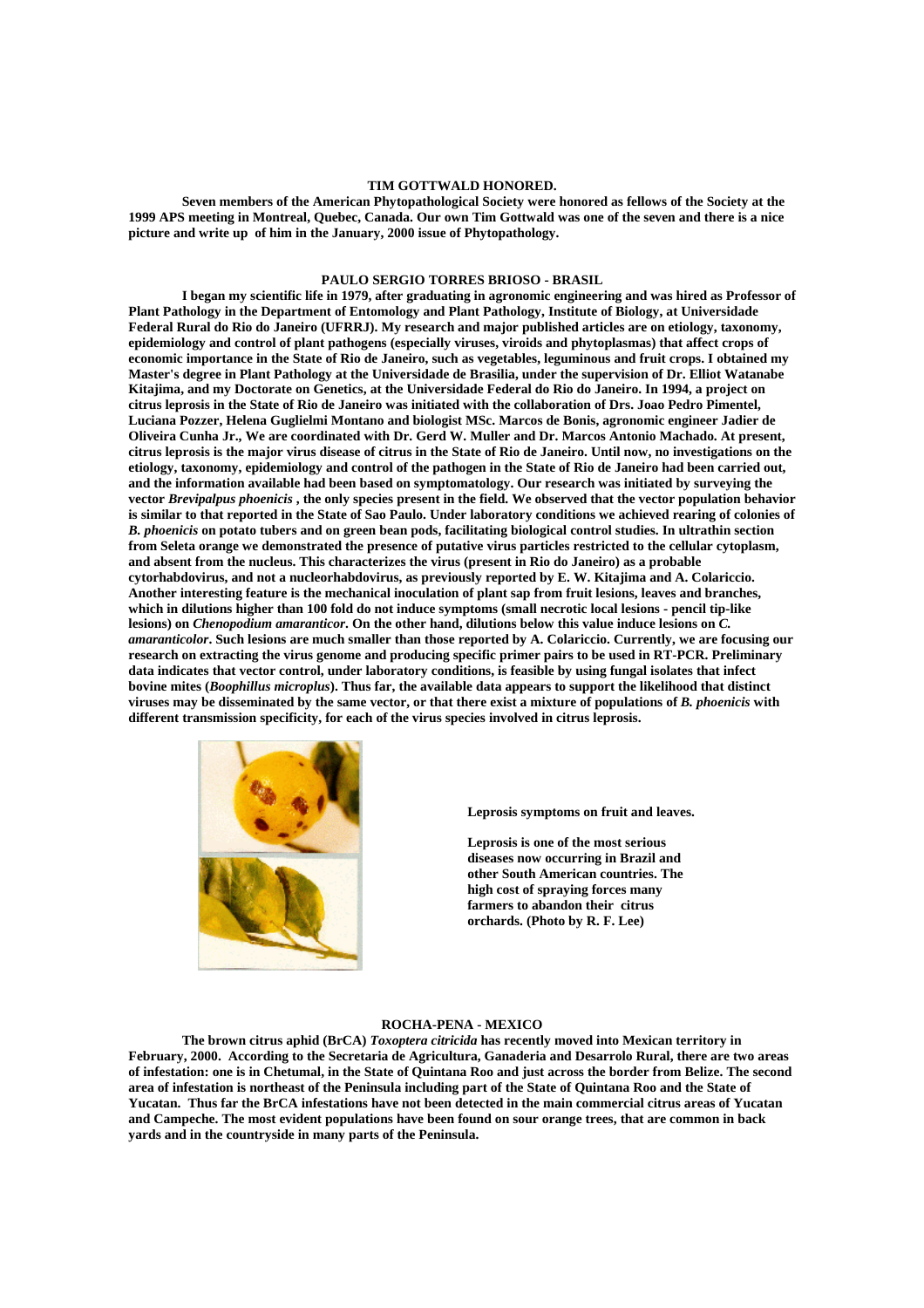# **JAMAICA**

 **The photograph below was found in the office of the United Estates Limited, at Bog Walk, Jamaica and shows what happens when non-certified budwood was used in field plantings. What we see are the ravages of exocortis on sweet orange grafted on Carrizo citrange rootstock..** 



 **Peter McConnell and his fine staff led by Mrs. Grace Allen (left) have developed an outstanding indexing and certification program for Jamaica and have designed greenhouse facilities under warm and tropical conditions which will detect cool temperature graft-transmissible pathogens such as psorosis, concave gum, tristeza, tatterleaf etc.** 

 **With the brown citrus aphid now present in Central America and Mexico there will be a rush to plant citrus on tristeza-tolerant rootstocks such as Carrizo or Troyer citrange. Without a certification and indexing program the results will surely look like the photograph below. It would be advisable to visit the facilities at Bog Walk, Jamaica to study the excellent program developed there.** 

# **Membership Application in the INTERNATIONAL ORGANIZATION OF CITRUS VIROLOGISTS**

**Riverside, CA 92521-0122 USA** 

**The International Organization of Citrus Virologists (IOCV) is an independent, non-profit association for the promotion of excellence and advancement of research with virus and virus-like diseases of citrus. Membership is open to anyone who is interested in the exchange of information on diseases of citrus.** 

|                                                              | A membership fee of \$30.00 US, payable to IOCV is required for the period between the 14th and 15th |  |  |
|--------------------------------------------------------------|------------------------------------------------------------------------------------------------------|--|--|
| conference of the IOCV (For the three year period 1998-2001) |                                                                                                      |  |  |

| <b>NAME</b><br><b>ADDRESS</b>             |                                                                               |                      |
|-------------------------------------------|-------------------------------------------------------------------------------|----------------------|
| <b>COUNTRY</b>                            |                                                                               |                      |
| <b>TELEPHONE</b>                          | :FAX                                                                          |                      |
| <b>E-MAIL</b>                             |                                                                               |                      |
|                                           | MAIL \$30.00 US (International money order or International draft PAYABLE TO: | <i>International</i> |
| <b>Organization of Citrus Virologists</b> |                                                                               |                      |
| Send to:                                  |                                                                               |                      |
| <b>Chester N. Roistacher</b>              |                                                                               |                      |
| Secretary, <b>IOCV</b>                    |                                                                               |                      |
| <b>Dept. Plant Pathology</b>              |                                                                               |                      |
| <b>University of California</b>           |                                                                               |                      |